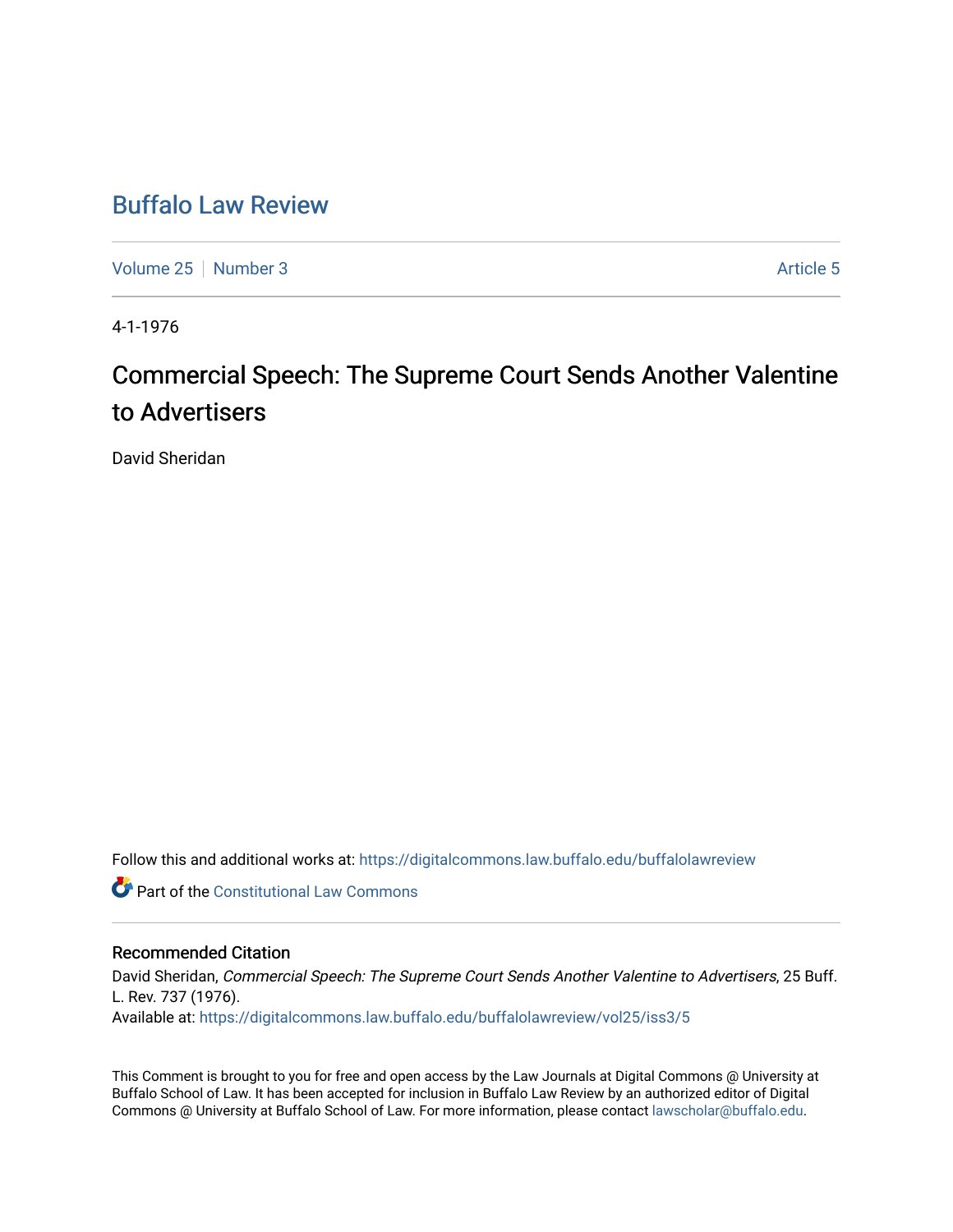## COMMERCIAL **SPEECH:** THE **SUPREME COURT SENDS** ANOTHER **VALENTINE** TO ADVERTISERS

#### **INTRODUCTION**

For the 33 years since it first considered the question,<sup>1</sup> the Supreme Court has consistently declined to hold that "commercial speech"2 **is** protected **by** the first amendment. Last term, however, in *Bigelow v. Virginia,3* the Court held that the commercial advertisement there involved was entitled to some first amendment protection. Nonetheless, the Court's decision may afford protection for few commercial advertisements. Furthermore, these advertisements may enjoy a lesser degree of protection than normally accorded first amendment interests.

Jeffrey Bigelow edited a weekly newspaper which was circulated in the University of Virginia area.4 On February **8, 1971,** the paper carried an advertisement for an abortion referral service in New York City. The item promised arrangements at "low cost" and noted that "[a]bortions are now legal in New York [and] there are no residency requirements."<sup>5</sup> Bigelow was convicted of advertising for abortions, a misdemeanor in Virginia. <sup>6</sup>

In upholding the conviction, the Virginia Supreme Court, on the

4. *Id.* at 811.

5. The text of the advertisement read as follows:<br>UNWANTED PREGNANCY / LET US HELP YOU / Abortions are now UNWANTED PREGNANCY / LET **US** HELP **YOU** / Abortions are now legal in New York / There are no residency requirements. / FOR IMMEDI-**ATE PLACEMENT** IN / ACCREDITED HOSPITALS **AND** / CLINICS AT LOW COST / Contact / WOMEN'S PAVILION / **515** Madison Avenue / New York, **N.** Y. 10022 / or call any time / (212) 371-6670 or (212) **371-6650** / AVAILABLE 7 DAYS A WEEK / STRICTLY CONFIDENTIAL. We / will make all arrangements for you / and help you with information and */* counseling.

*Id.* at 812, *citing* Virginia Weekly, Feb. **8,** 1971, at 2.

**6.** Act of March 30, 1960, ch. 358, § 18.1-63, [1960] Va. Acts 428 *amended and reenacted,* Act of April 10, 1972, [1972] Va. Acts 11 1019, ch. 725 (repealed 1975): **"If** any person, by publication, lecture, advertisement, or by the sale or circulation **of** any publication, or in any other manner, encourage or prompt the procuring of abortion or miscarriage, he shall be guilty of a misdemeanor."

The present law prohibits only encouragement of abortions to be performed in Virginia. VA. Cona **ANN.** § 18.2-76.1 (1975).

**<sup>1.</sup>** Valentine v. Chrestensen, **316 U.S.** 52 (1942).

<sup>2.</sup> Since the Court did not define "commercial speech," the expression has lacked the kind of meaning which lends itself to analysis. See text accompanying notes 23-33 *infra.*

**<sup>3.</sup>** 421 **U.S. 809** (1975).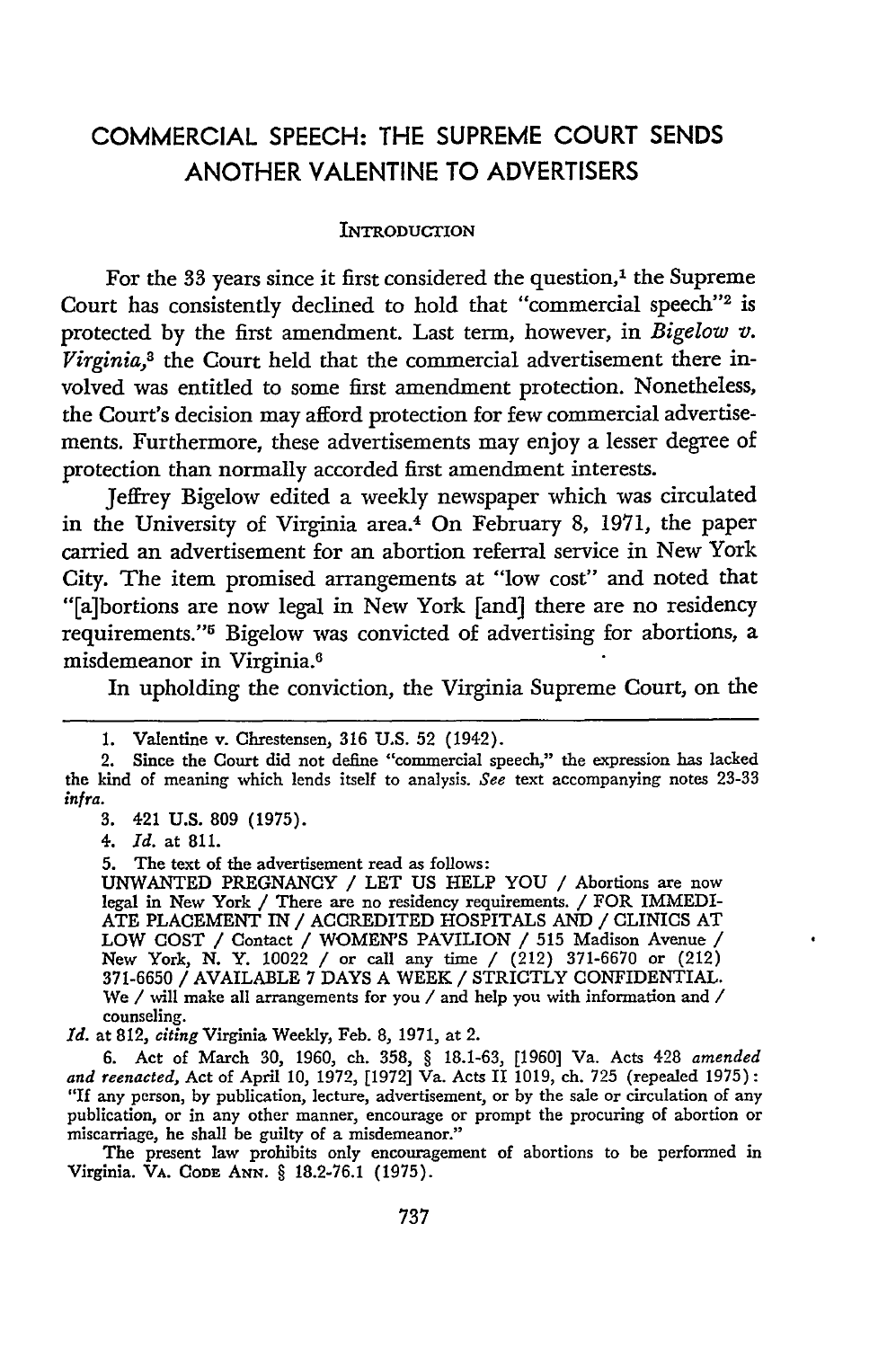strength of *Valentine v. Chrestensen,7* a 1942 Supreme Court case, held that the advertisement was commercial speech and therefore not protected by the first amendment.<sup>8</sup> It held that it was within the state's police power to prevent a woman's decision to have an abortion from becoming subject to "commercial advertising pressure usually incidental to the sale of a box of soap powder."'9

In a 7-2 decision, the Supreme Court reversed.10 In an opinion by Justice Blackmun, the Court rejected "[t]he central assumption made by the Supreme Court of Virginia... that the First Amendment guarantees of speech and press are inapplicable to paid commercial advertise $ments.<sup>711</sup>$ 

The Court noted three aspects of the advertisement in *Bigelow* which distinguished it from the purely commercial advertising which had been held unprotected. First, the advertisement did more than simply propose a commercial transaction. It contained "factual material of clear 'public interest.' **"12** On this point, the Court cited the references in the advertisement to the New York abortion law and the fact that a referral agency existed in New York.13 Second, the activity advertised "pertained to constitutional interests,"<sup>14</sup> that is, to abortion. Third, the advertised activity was legal in New York.15

The Court asserted that all advertising "may be subject to reasonable regulation that serves a legitimate public interest."<sup>16</sup> It therefore applied a balancing test and determined that the public's interests in the speech<sup>17</sup> outweighed the "little, if any"<sup>18</sup> legitimate interest which

13. *Id.*

- **15.** *Id.*
- 16. *Id.* at 826.

**18.** *Id.*

<sup>7. 316</sup> U.S. 52 (1942).

<sup>8.</sup> Bigelow v. Commonwealth, 213 Va. 191, 191 S.E.2d 173 (1972).

<sup>9.</sup> *Id.* at 196, 191 S.E.2d at 176.

<sup>10. 421</sup> U.S. 809 (1975). In 1973, the Supreme Court vacated the conviction. 413 U.S. 909 (1973). It remanded for consideration in light of the abortion cases, Doev. Bolton, 410 U.S. 179 (1973), and Roe v. Wade, 410 U.S. 113 (1973). The Virginia<br>Supreme Court reinstated the conviction, saying that Supreme Court reinstated the conviction, saying that *Bigelow* was a first amendment case, not an abortion case. 214 Va. 341, 200 S.E.2d 680 (1973).

<sup>11. 421</sup> U.S. at 818.

<sup>12.</sup> *Id.* at 822.

<sup>14.</sup> *Id.*

<sup>17.</sup> In the section of its opinion which balanced the interests at stake, the Court did not state whose interests in the speech it was considering. However, it had earlier identified the interests of the general public in obtaining information about abortion laws and the interests of those who might wish to have an abortion. *Id.* at 822. The Court noted that appellant's case was strengthened by the fact that he was prosecuted as a member of the press. *Id.* at 828.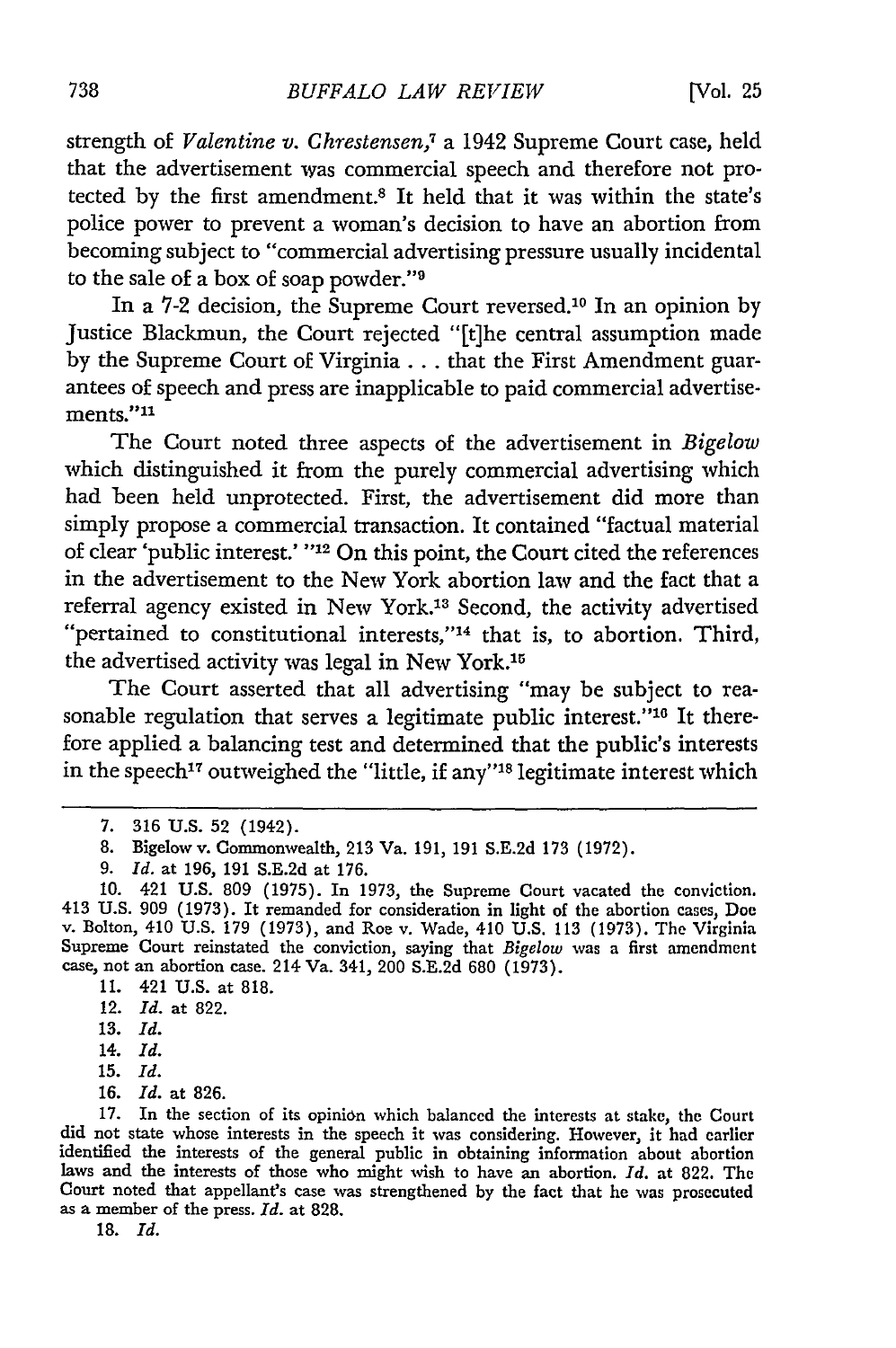the state had in regulating the advertisement of services provided in New York.<sup>19</sup>

Justices Rehnquist and White, dissenting, argued that the advertisement was no more than a simple commercial proposition,20 that Virginia did have a legitimate interest in regulating it, $21$  and that the regulation was reasonable.<sup>22</sup>

#### I. HISTORY OF THE COMMERCIAL SPEECH DOCTRINE

The seminal case in the commercial speech area, and the principal obstacle for the *Bigelow* court, was *Valentine.23* In that case, the Court upheld the conviction of a submarine tour promoter under a New York City ordinance which prohibited the distribution of commercial handbills in public areas.<sup>24</sup> Citing no authority, the Court found that commercial handbills were not protected by the first amendment.<sup>25</sup>

*Valentine* did not define commercial speech or articulate a rationale for banishing it from the first amendment. Later Supreme Court cases indicated that "commercial speech" must include, at a minimum, proposal of a transaction for profit, even if the transaction is related to constitutional interests. In *Martin v. Struthers*,<sup>26</sup> an ordinance banning solicitation at residences without prior permission of the owner was held unconstitutional as applied to a defendant selling religious tracts at cost. In *Breard v. Alexandria*,<sup>27</sup> however, the same type of ordinance

- 20. *Id.* at 831.
- 21. *Id.* at 832-33.
- 22. *Id.* at 836.
- 23. 316 U.S. 52 (1942).

24. Valentine was convicted of violating § 318 of the Sanitary Code of the City of New York, now CiTY **OF** N.Y. **ADmINISTRATIVE CODE** § 755(2)-7.0(5) (1970). A conviction for distributing handbills for a jazz concert was reversed recently by the New York courts. People v. Remeny, 79 Misc. **2d** 160, 359 N.Y.S.2d 504 (N.Y.C. Crim. Ct. 1974), *rev'd,* **367** N.Y.S.2d 146 (Sup. Ct. App. T. 1975).

- 25. **316** U.S. **52,** 54 (1942).
- **26.** 319 U.S. 141 (1943).
- **27.** 341 U.S. **622** (1951).

**<sup>19.</sup>** Before discussing the commercial speech issue, the Court considered the contention that the statute was facially overbroad. It declined to rest its holding on this point because there had been no prosecution other than Bigelow's and because the statute had subsequently been amended to cover only illegal abortions to be performed in Virginia. *Id.* at 815-18.

In its discussion of commercial speech, the Court was careful to note that the advertisement was not "deceptive or fraudulent" and that it did not invade the privacy of readers. *Id.* at 828. It also noted that the Virginia law could seriously interfere with interstate publications. *Id.* at 828-29.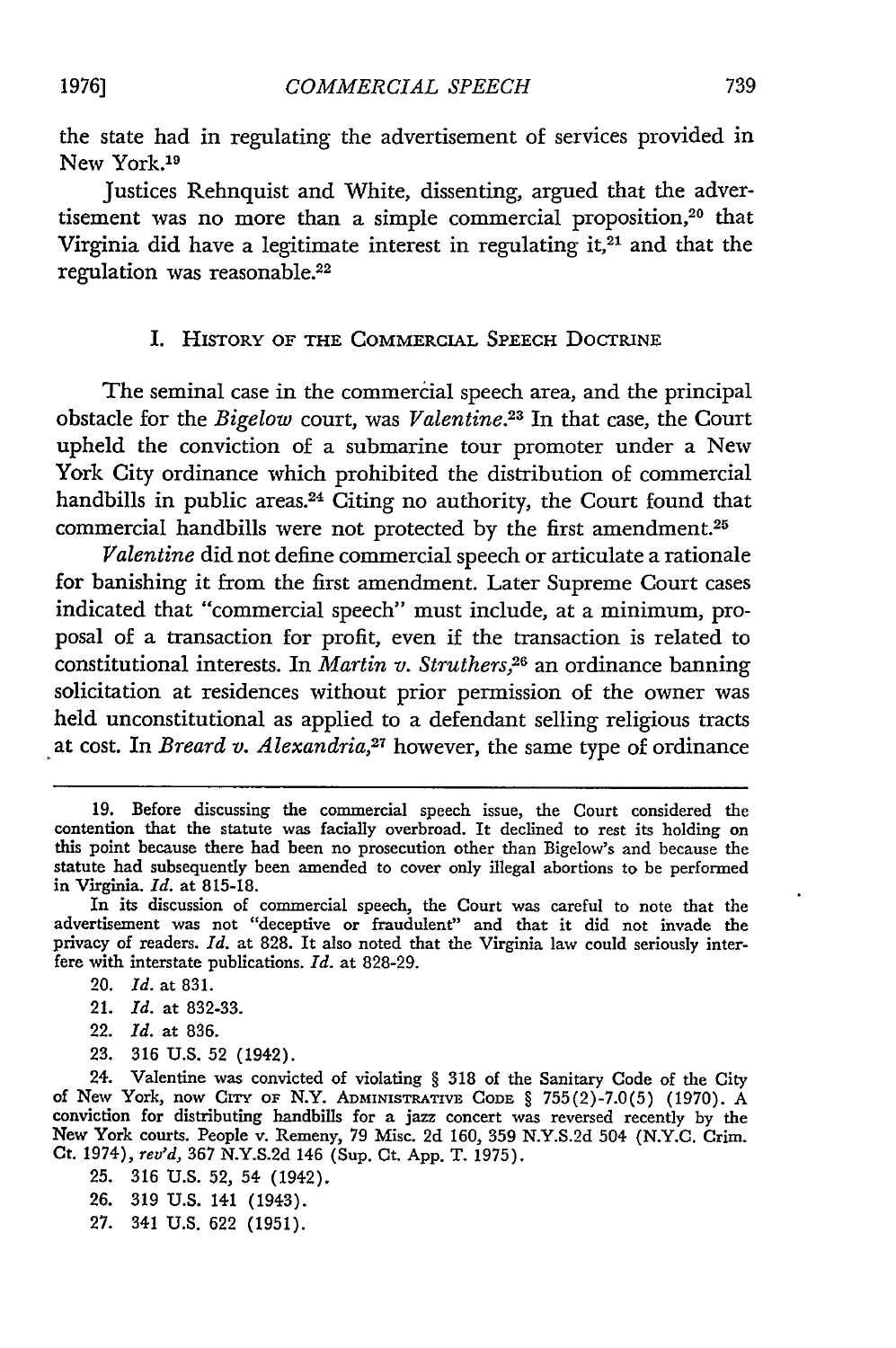was **held** constitutional as applied to a defendant selling magazine subscriptions for profit.<sup>28</sup>

In **1973,** in *Pittsburgh Press v. Pittsburgh Commission on Human Relations,<sup>29</sup>* the Court focused on the limited content of the speech in *Valentine* as justification for its treatment as commercial speech. The Court said: "The critical feature of the advertisement in *Valentine v. Chrestensen* was that, in the Court's view, it did no more than propose a commercial transaction, the sale of admission to a submarine."<sup>80</sup> Recent lower court decisions have also listed the profit motive<sup>81</sup> and proposals of a transaction<sup>32</sup> as factors in determining the scope of commercial speech.

These criteria for identifying commercial speech seem to be merely definitional expressions for the most often-stated rationale for denying protection to commercial speech. The rationale is that such speech is unrelated to the expression of opinions and grievances which the first amendment was intended to protect. As the District of Columbia Circuit stated in *Banzhaf v. FCC:*

[P]roduct advertising... is not ordinarily associated with any of the interests the First Amendment seeks to protect. As a rule, it does not affect the political process, does not contribute to the exchange of ideas, does not provide information on matters of public importance, and is not, except perhaps for the ad-men, a form of individual selfexpression.<sup>33</sup>

**29.** 413 U.S. 376 (1973).

32. United States v. Hunter, 459 F.2d 205, 212 n.9 (4th Cir.), *cert. denied,* 409 U.S. 934 (1972) (expressions of discrimination protected unless made in the context of a commercial transaction).

**33.** Banzhaf v. FCC, 405 F.2d 1082, 1101-02 (D.C. Cir. 1968), *cert. denied,* 396 U.S. 842 (1969). *Banzhaf* presented a peculiar problem because smoking had been found an issue of public interest by the FCC. Given this, how could statements on that issue not be protected by the first amendment? The court was able to duck the issue

<sup>28.</sup> The importance of the profit motive in the definition of commercial speech is weakened, however, by the Court's frequent statement that the presence of com- mercial activity alone is not enough to deprive speech of first amendment protection. *See, e.g.,* Ginzburg v. United States, **383** U.S. 463, 474-75 & nn.16-19 (1966). The *Bigelow* Court cited *Ginzburg* for this proposition. 421 U.S. at 818. This reference is somewhat ironic, since Ginzburg was convicted of obscenity on the basis of pandering, the commercial exploitation of sex. **383** U.S. at 467.

<sup>30.</sup> *Id.* at 385.

<sup>31.</sup> United States v. Bob Lawrence Realty, 474 F.2d 115, 121-22 (5th Cir.), *cert. denied,* 414 U.S. **826** (1973); United States v. Hunter, 459 **F.2d 205** (4th Cir.), *cert. denied,* 409 U.S. 934 **(1972);** Stevenson v. Board of Regents of the Univ. of Tex., **393** F. Supp. 812, **819** (W.D. Tex. 1975); United States v. Mintzes, 304 F. Supp. 1305, 1312 (D. **Md.** 1969). *See also* Virginia Citizens Consumer Council v. State Bd. of Pharmacy, **373** F. Supp. **683** (E.D. Va. 1974), *prob. juris. noted,* 420 U.S. **971** (1975), *citing and comparing with* Patterson Drug Corp. v. Kingery, 305 F. Supp. 821 (W.D. Va. **1969).**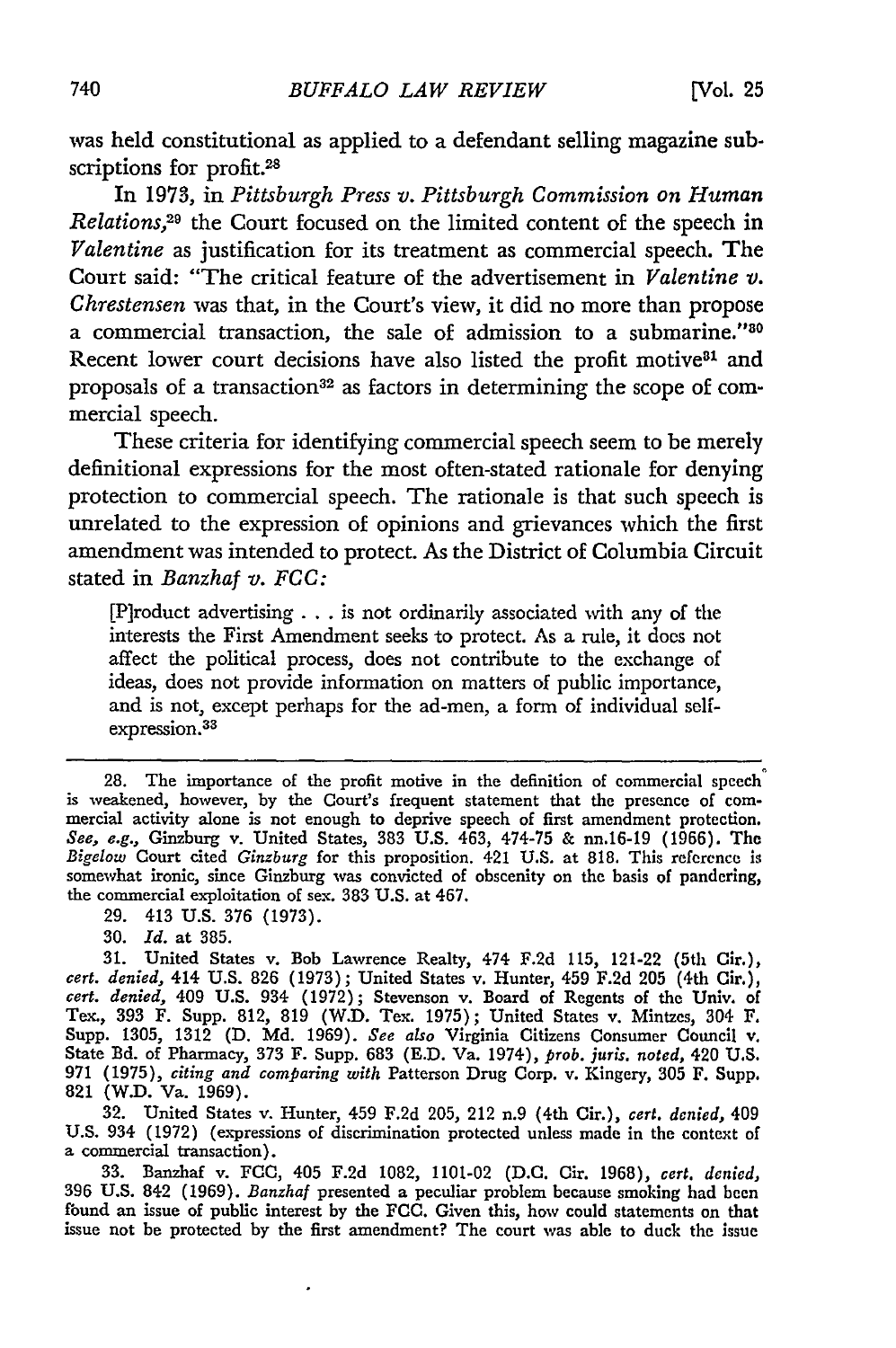**1976]**

While *Valentine* flatly held that commercial speech was unprotected by the first amendment, dictum in *Pittsburgh Press* suggested that commercial speech might be entitled to some protection.<sup>34</sup> Degrees of protection accorded commercial speech in the lower courts ranged from extreme deference to the regulation, $35$  to "balancing tests," $36$  to strongly protective standards.<sup>37</sup>

by noting that its holding, requiring equal time for counter-advertisements, would mean "the first amendment gain is greater than the loss." 405 F.2d at 1102. (The "loss" feared was deterrence of cigarette advertisements.) *See also* Pittsburgh Press v. Pittsburgh Comm'n on Human Relations, 413 U.S. 376, 385 (1973): "None [of the advertisements in question] expresses a position on whether, as a matter of social policy, certain positions ought to be filled **by** members of one or the other sex, nor do any of them criticize the Ordinance or the Commission's enforcement practices."

The **FCC** has modified its stand on the application of the fairness doctrine to product advertising. Now, only an advertisement which presents "a meaningful statement which obviously addresses, and advocates a point of view on, a controversial issue of public importance" requires a fairness response. *Fairness Doctrine and Public Interest Standards,* 39 Fed. Reg. 26372, 26381 (1974). This change has been upheld in the context of snowmobile advertisements. Public Interest Research Group v. FCC, 522 F.2d 1060 (1st Cir. 1975).

34.

Pittsburgh Press goes on to argue that if this package of advertisement and placement is commercial speech, then commercial speech should be accorded a higher level of protection than *Chrestensen* and its progeny would suggest. **. . .**

Whatever the merits of this contention may be in other contexts it is unpersuasive in this case. Discrimination in employment is not only commercial activity, it is *illegal* commercial activity.

Pittsburgh Press v. Pittsburgh Comm'n on Human Relations, 413 **U.S.** 376, **388** (1973) (footnote omitted).

**35.** United States v. Hunter, 324 F. Supp. **529,** 534 **(D. Md. 1971),** *aff'd,* 459 **F.2d 205** (4th Cir.), *cert. denied,* 409 **U.S.** 934 **(1972):** "Whether the homeowner should be denied the right to intimate his [racial] preference or limitation in an advertisement is a matter for the Congress .... **"**

**36.** United States v. Bob Lawrence Realty, 474 **F.2d 115,** 122 (5th Cir.), *cert. denied,* 414 **U.S. 826 (1973)** ("informational value" of prohibited speech is "clearly outweighed" **by** governmental interest in preventing blockbusting); cf. Banzhaf v. FCC, 405 **F.2d 1082,** 1102 **(D.C.** Cir. **1968),** *cert. denied,* **396 U.S.** 842 **(1969)** (promoting the sale of a product is "a form of merchandising subject to limitation for public purposes like other business practices"). *See also* Rowan v. United States Post Office Dep't, 300 F. Supp. **1036,** 1044 **(C.D.** Cal. **1969),** *aff'd,* **397 U.S. 728 (1970)** ("commercial element" of speech "does substantially reduce the weight of the expression on the constitutional scales") (Hufsteder, **J.,** concurring).

**37.** Hiett v. United States, 415 **F.2d** 664, **671** (5th Cir. **1969)** ("overwhelming public interests" would be required to support law regulating solicitation of Mexican divorces); Mitchell Family Planning v. City of Royal Oaks, 335 F. Supp. 738, 742 **(E.D.** Mich. **1972)** (clear and present danger test applied to abortion billboard advertisement); *cf.* Veterans & Reservists for Peace in Vietnam v. Regional **Comm'r** of Customs, 459 **F.2d 676 (3d** Cir. **1972)** (compelling governmental interest in preventing currency flow to certain countries justifies registration provisions of the Trading with the Enemy Act); Concerned Consumers League v. O'Neill, **371** F. Supp. 644, 647 **(E.D.** Wis. 1974) (consumer picketing of store held protected; state restriction of protected modes of expression "can never be justified **by** the content of the expression").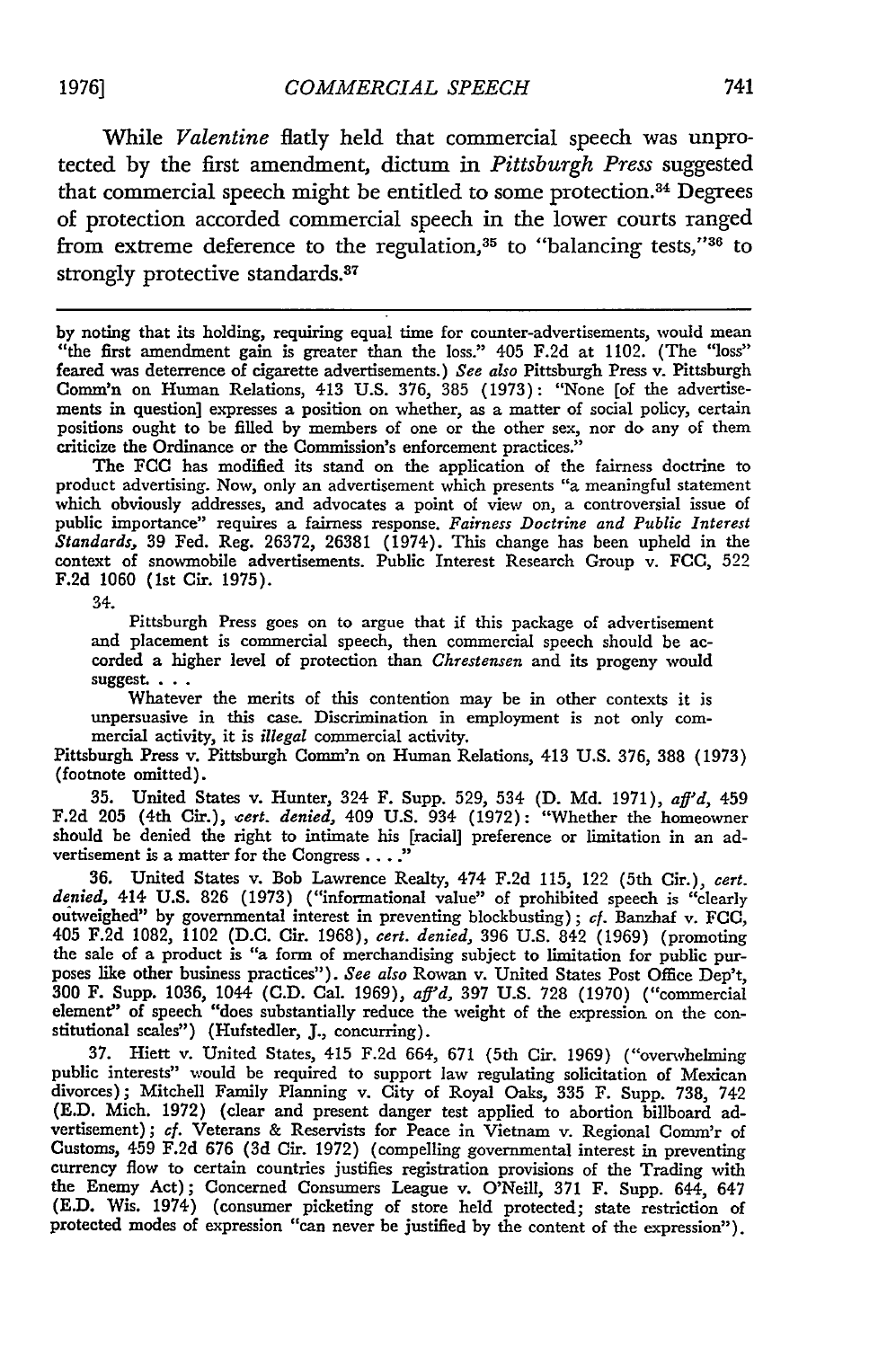#### II. **THE** BIGELOW OPINION

The Court in *Bigelow* might have chosen to abandon the nebulous distinction between commercial speech and other speech. It had left open that possibility in *Pittsburgh Press.3s* However, the *Bigelow* Court continued the distinction but afforded more first amendment protection to some commercial speech than it had formerly given.

#### A. *The Definitional Problem in Bigelow*

"Commercial speech" is one of the few areas of speech which have in the past been denied first amendment protection. Others include fighting words,<sup>39</sup> obscenity,<sup>40</sup> libel,<sup>41</sup> and incitement.<sup>42</sup> The Court has justified exclusion of libel and fighting words on the grounds that they do not contribute to the exposition of ideas and inflict injury by their very utterance.<sup>43</sup> The Court has not confronted as thoroughly the rationale for excluding obscenity; this may be one reason why obscenity is such a troublesome area for the Court.<sup>44</sup> As mentioned above,<sup>45</sup> the courts in defining "commercial speech," have often used criteria which are seemingly irrelevant to first amendment values, and which have been held irrelevant in other contexts.46 In *Bigelow,* the Court came closer to making the definition fit the rationale for protecting some speech and denying protection to other speech. That is, the Court examined the speech to see if, contrary to the speech involved in *Banzhaf,4 7* it "communicated information, expressed opinion, recited

43. *See, e.g.,* Chaplinsky v. New Hampshire, 315 U.S. 568, 572 (1942).

44. G. GUNTHER, CONSTITUTIONAL LAW, CASES & MATERIALS 1282 (9th ed. 1975); Note, *More Ado About Dirty Books,* 75 **YALE** L.J. 1364 (1966).

45. *See* text accompanying notes 26-28 *supra.*

46. The profit motive of publishers and distributors, respectively, had been held irrelevant to protection in New York Times Co. v. Sullivan, 376 U.S. 254, 266 (1964), and Smith v. California, 361 U.S. 147, 150 (1959). As noted, frequent dicta suggest that the profit motive of the speaker is irrelevant. *See, e.g.,* Thomas v. Collins, 323 U.S. 516, 531 (1945).

47. Banzhaf v. FCC, 405 F.2d 1082 (D.C. Cir. 1968), *cert. denied,* **396** U.S. 842 (1969); *see* note 33 *supra.*

<sup>38.</sup> *See* note 34 *supra.*

<sup>39.</sup> Chaplinsky v. New Hampshire, 315 U.S. 568 (1942).

<sup>40.</sup> Roth v. United States, 354 U.S. 476 (1957).

<sup>41.</sup> Beauharnais v. Illinois, 343 U.S. 250, 266 (1952) ; *ef.* Gertz v. Robert Welch Inc.. 418 U.S. 323, 340 (1974).

<sup>42.</sup> Brandenburg v. Ohio, 395 U.S. 444 (1969).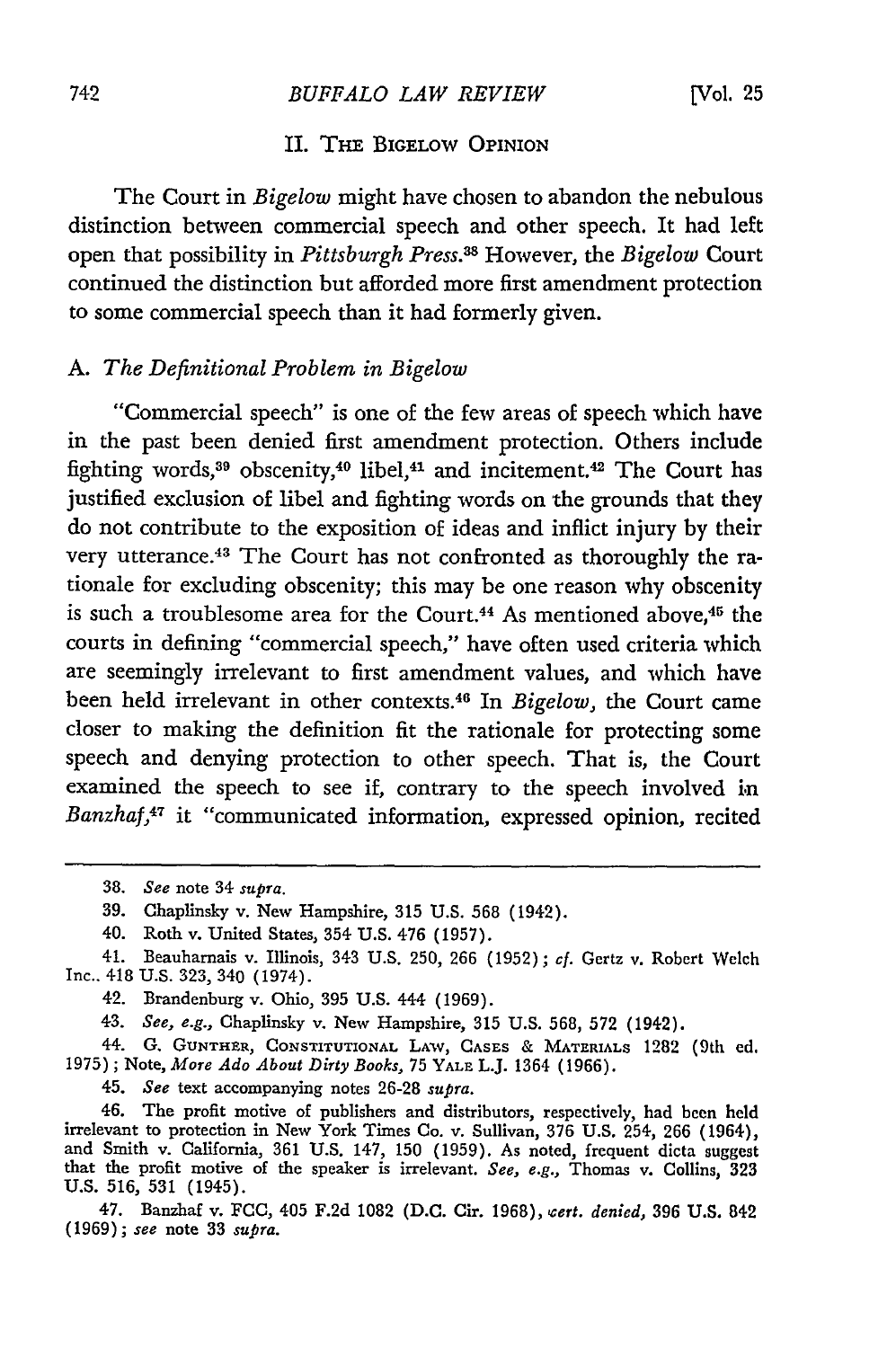grievances, protested claimed abuses . . . .<sup>748</sup> The Court's means of making this examihation, however, are open to criticism. <sup>49</sup>

In determining whether the advertisement fell within the area of protected speech, the Court first noted the factual material of interest to the public contained therein.<sup>50</sup> The "public interest" test has been tried and discarded in the context of libel.51 "Public interest" may include either those items in which the public is interested, or those which the public should know. If it means the former, it affords no method for distinguishing cases-the public may be interested in almost anything.52 If it means the latter, it puts judges in the position of deciding "what information is relevant to self-government."<sup>53</sup> Though criticized, this seems to be what the Court has done in other instances where it has refused protection to categories of speech.<sup>54</sup> This is especially true in the area of obscenity, which, unlike fighting words, libel, and incitement, does not inflict harm by its mere utterance.<sup>55</sup> If one accepts the obscenity decisions, one cannot object to courts deciding what people should see and hear.<sup>56</sup>

**A** second objection to the public interest standard was that it would lead to constant ad hoc balancing of the state interest in regulation against the first amendment interest. This kind of ad hoc balancing in

48. 421 **U.S.** at 821, *citing* New York Times Co. v. Sullivan, **376** U.S. 254, 266 (1964).

49. The Court first avoided *Valentine* by noting it concerned only regulation of the manner of expression. 421 U.S. at **819.** This is arguably true, but it seemed to have gone unnoticed by the Supreme Court in upholding the content regulation in *Pittsburgh Press,* and by the lower courts in cases cited at note 36 *supra.*

50. 421 **U.S.** at 822. The Court's reference to "factual" material is interesting. In other contexts, statements of opinion have been given paramount protection, perhaps on the theory that there are no truths in, for example, the area of politics. *See, e.g.,* New York Times Co. v. Sullivan, 376 U.S. 254 (1964). The fact that commercial speech is factual, apparently meaning "verifiable," has been given as a reason for excluding it from first amendment protection. **SEC** v. Texas Gulf Sulphur, 446 F.2d 1301 (2d Cir. 1971); Developments in the Law, *Deceptive Advertising,* 80 HAv. L. REv. 1005, 1030 (1967). The "factual" reference in *Bigelow* may mean "truthful"; the Court may be steering clear of the problem of deceptive advertising. *See* Virginia State Bd. of Pharm. v. Virginia Citizens Consumer Council, Inc., 96 **S.** Ct. 1817, 1830 n.24 (1976).

51. Gertz v. Robert Welch Inc., 418 U.S. 323 (1974).

**52.** *See, e.g.,* Comment, *The Right of Privacy: Normative-Descriptive Confusion in the Defense of Newsworthiness,* 30 U. CHI. L. REv. 722 (1963).

53. Rosenbloom v. Metromedia, 403 U.S. 29, 79 (1971) (Marshall, J., dissenting).

54. *See* text accompanying notes 43 & 44 *supra.*

55. That is, it does not inflict a *regulable* harm by its utterance. *See* Stanley v. Georgia, 394 **U.S.** 557 (1969); Katz, *Privacy & Pornography, Stanley v. Georgia,* <sup>1969</sup> Sup. **CT.** REv. 203, 204. *But see* United States v. Reidel, 402 U.S. 351 (1971).

56. The "public interest" test has been applied in two cases since *Bigelow;* in neither instance was the speech protected. *See* text accompanying notes 108 & 109 *infra.*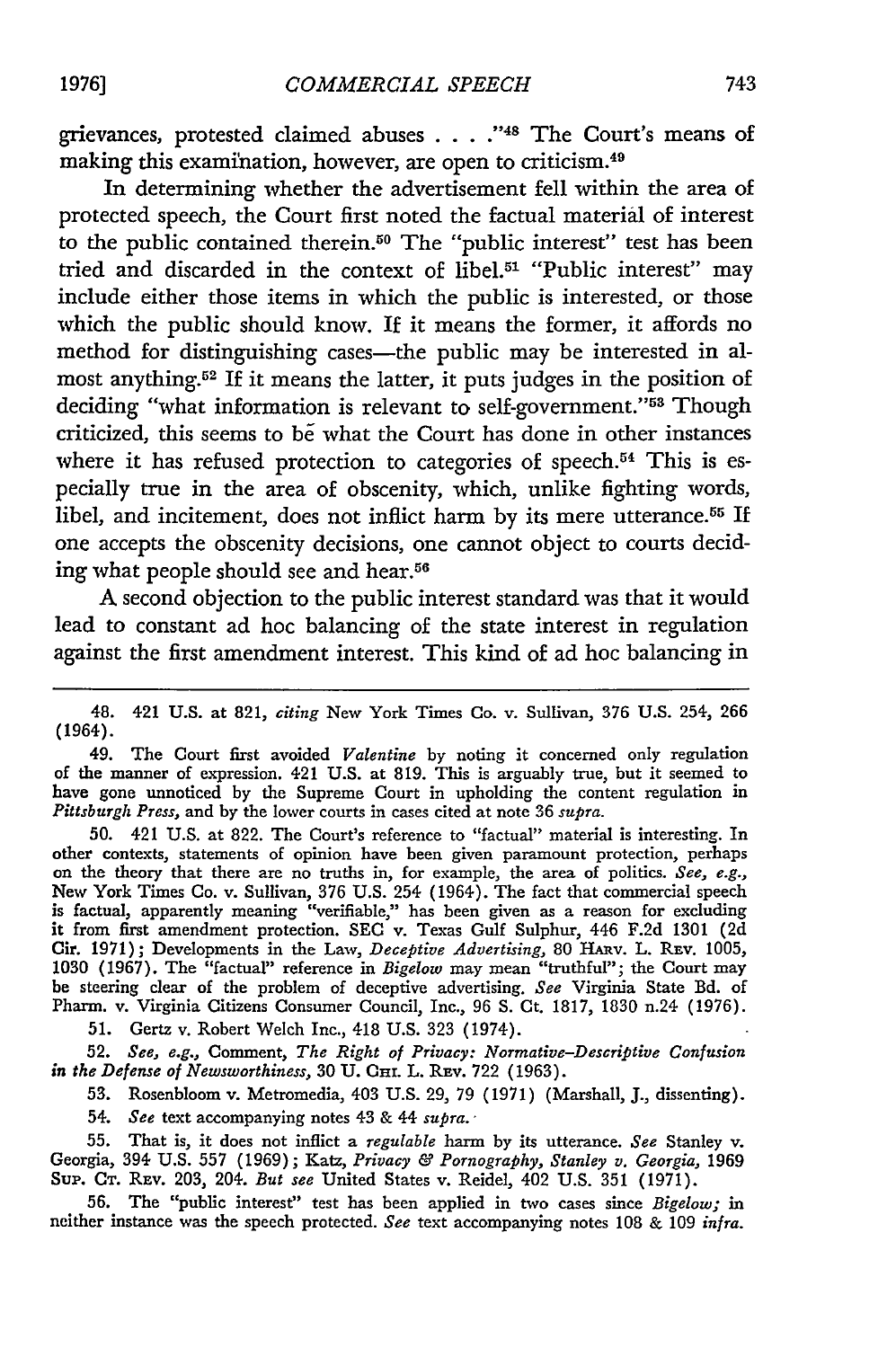the libel area, it was believed, would lead to a lack of predictability and to self-censorship.<sup>57</sup> However, the need for certainty is not as great in the area of commercial speech, for both practical and legal reasons. Practically, advertisements generally are not written under the same kind of deadline pressures as news stories; there is time to assess their legal implications and even to ask for an opinion of counsel. Legally, under the "reasonable regulation" standard of protection enunciated in *Bigelow,* the degree of protection will depend on ad hoc balancing anyway.<sup>58</sup> Some additional balancing in the definitional area should not result in significantly greater uncertainty.

The Court in *Bigelow* also noted that the statements in the advertisement "pertained to constitutional interests," and cited the 1973 abortion cases, *Roe* and *Doe.59* If reference to constitutional interests is necessary for first amendment protection of an advertisement, however, the scope of the protection could be either very broad or very narrow. The subjects of constitutional litigation are diverse but few interests are afforded great protection. It is difficult to see this argument as anything more than a makeweight. Strictly construed, the constitutional interest found in *Roe* and *Doe* was privacy.<sup>60</sup> Arguably, the freedom from intrusion is hindered, not helped, by the protection given the advertisement in *Bigelow.* Those finding abortion a distasteful subject now may be forced to see it advertised on billboards. Those considering having an abortion may have their decisions influenced by advertising pressure "usually incidental to the sale of a box of soap powder."<sup>61</sup> Therefore, the "constitutional interest" argument can only help support first amendment protection for the advertisement if it is seen as an aspect of the "public interest" test, a way of bringing the speech into the more traditional first amendment category of speech related to government.

In sum, the Court concentrated on the content of the advertisement and found that it contained items of sufficient value to warrant protection. The dissent questioned whether the protection should differ if

**<sup>57.</sup>** *See generally* Rosenbloom v. Metromedia, 403 **U.S. 29,** 78 (1971) (Marshall, J., dissenting); Comment, *The Expanding Constitutional Protection for the News Media* from *Liability for Defamation: Predictability and the New Synthesis,* 70 Micin. L. Rev. 1547 (1972).

**<sup>58.</sup>** 421 **U.S.** at **825-26;** *see* text accompanying notes **71-78** *infra.*

**<sup>59.</sup>** 421 U.S. at **822,** *citing* Roe v. Wade, 410 U.S. **113** (1973) and Doe v. Bolton, 410 **U.S. 179** (1973).

**<sup>60.</sup>** Roe v. Wade, 410 U.S. 113, **153** (1973).

<sup>61.</sup> Bigelow v. Commonwealth, **213** Va. 191, **196, 191** S.E.2d 173, **176 (1972).**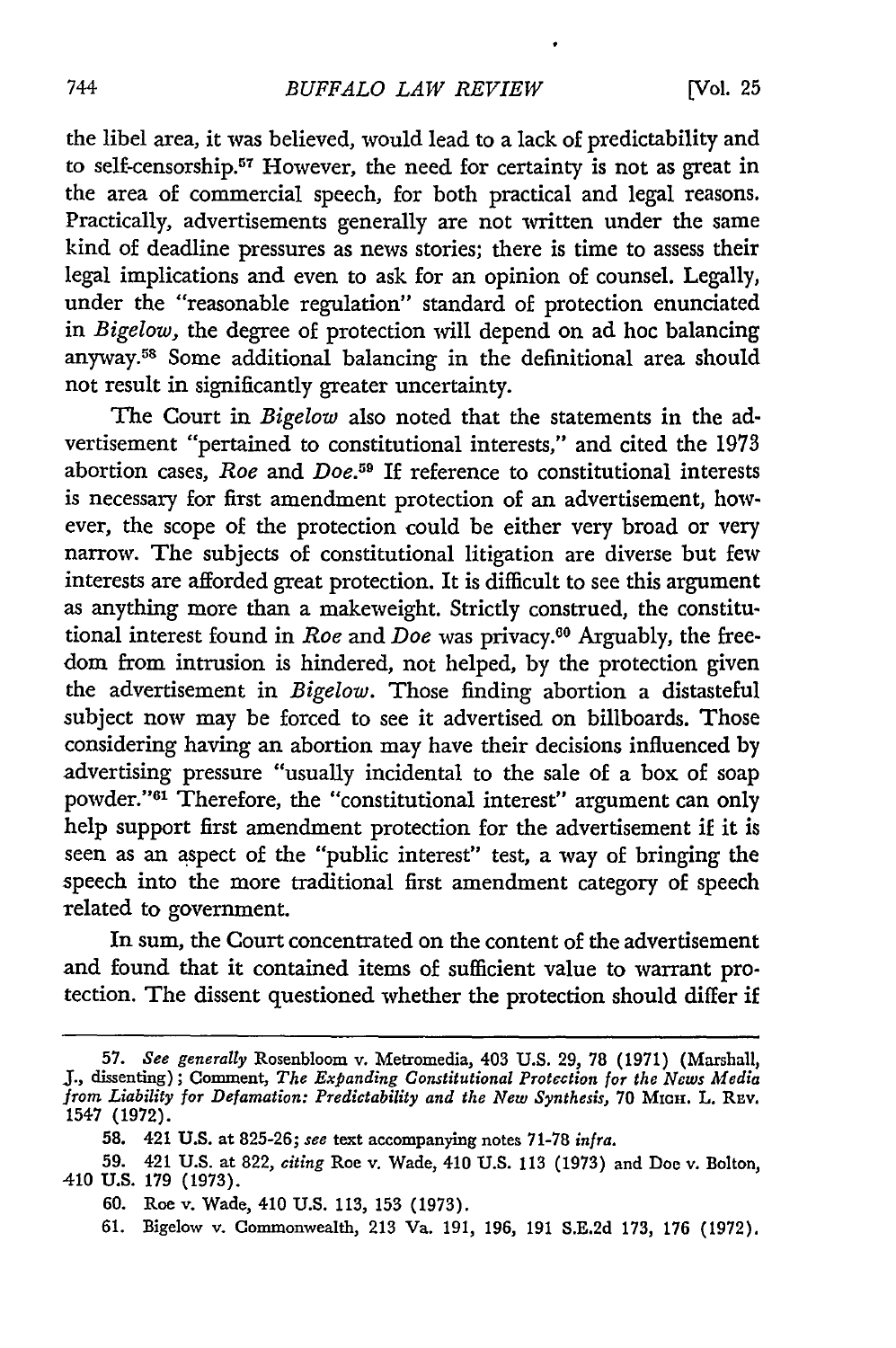such public interest information were added to an otherwise unprotected advertisement.<sup>62</sup> The majority did not deal with this point; the opinion therefore leaves open the possibility that future courts may find the advertisement unprotected despite the attempted evasion of the regulation.

**By** concentrating on the content of the advertisement, the Court implicitly rejected the publisher's argument that the advertisement was entitled to first amendment protection as a result of his "implicit editorial endorsement" of its content.<sup>63</sup>

The Court's focus on the text of the advertisement also bodes ill for efforts by commentators to find theoretical justifications for protection of commercial speech.<sup>64</sup> In the most extensive of the comments,<sup>65</sup> Martin Redish argued that commercial advertising is an effective means of furthering the first amendment interest of individual self-fulfillment.66 Advertisements, he argued, provide information which enables an individual to solve problems which to him may be more important and interesting than those discussed in much traditionally protected speech.<sup>67</sup> Such a theory would extend protection even to advertisements which do no more than propose a commercial transaction. While the Court did not adopt this view in *Bigelow*,<sup>68</sup> it did move toward such a position in a recent case involving advertising of drug prices.<sup>69</sup>

63. 421 U.S. at 822 n.7. The Court also did not consider whether the transaction really "related to . . . social activity involving the system of property rights rather than free expression." T. EMERSON, TOWARD **A GENERAL** THEORY OF **THE** FIRST **ADMEND-MENT** 105 n.46 (1966). An abortion is hardly a typical example of commercial activity by a woman. It may have been commercial activity on the part of the referral service, but it was the public's interest in the speech that was being considered. *See* note 17 *supra.*

64. Bird, Goldman & Lawrence, *Corporate Image Advertising,* 51 **J. URBAN** L. 405 (1974); DeVore & Nelson, *Commercial Speech and Paid Access to the Press,* 26 **HASTINOS** L.J. 745 (1975); Redish, *The First Amendment in the Marketplace: Commercial Speech and the Values of Free Expression,* 39 GEo. WASH. L. **REv.** 429 (1971) [hereinafter cited as Redish]; Comment, *The First Amendment and Consumer Protection: Commercial Advertising as Protected Speech,* 50 ORE. L. REv. 177 (1971).

65. Redish, *supra* note 64.

- 66. *Id.* at 438-41, 443-47.
- 67. *Id.* at 441.
- 68. 421 U.S. at 821-22.

69. 96 S. Ct. 1817 (1976). The Court held that a state law banning drug price advertising by pharmacists violated the first amendment. Although it noted individual customers' interests in drug prices, it ultimately tied the first amendment protection to a "public" interest. According to the Court, the "free flow of commercial information"

**<sup>62.</sup>** 421 **U.S.** at 832. This problem was presented to the *Valentine* Court, which ignored the "public interest information." 316 U.S. at 55. In that case, however, it was clear that the information was added "with the intent, and for the purpose of, evading the prohibition of the ordinance." *Id.*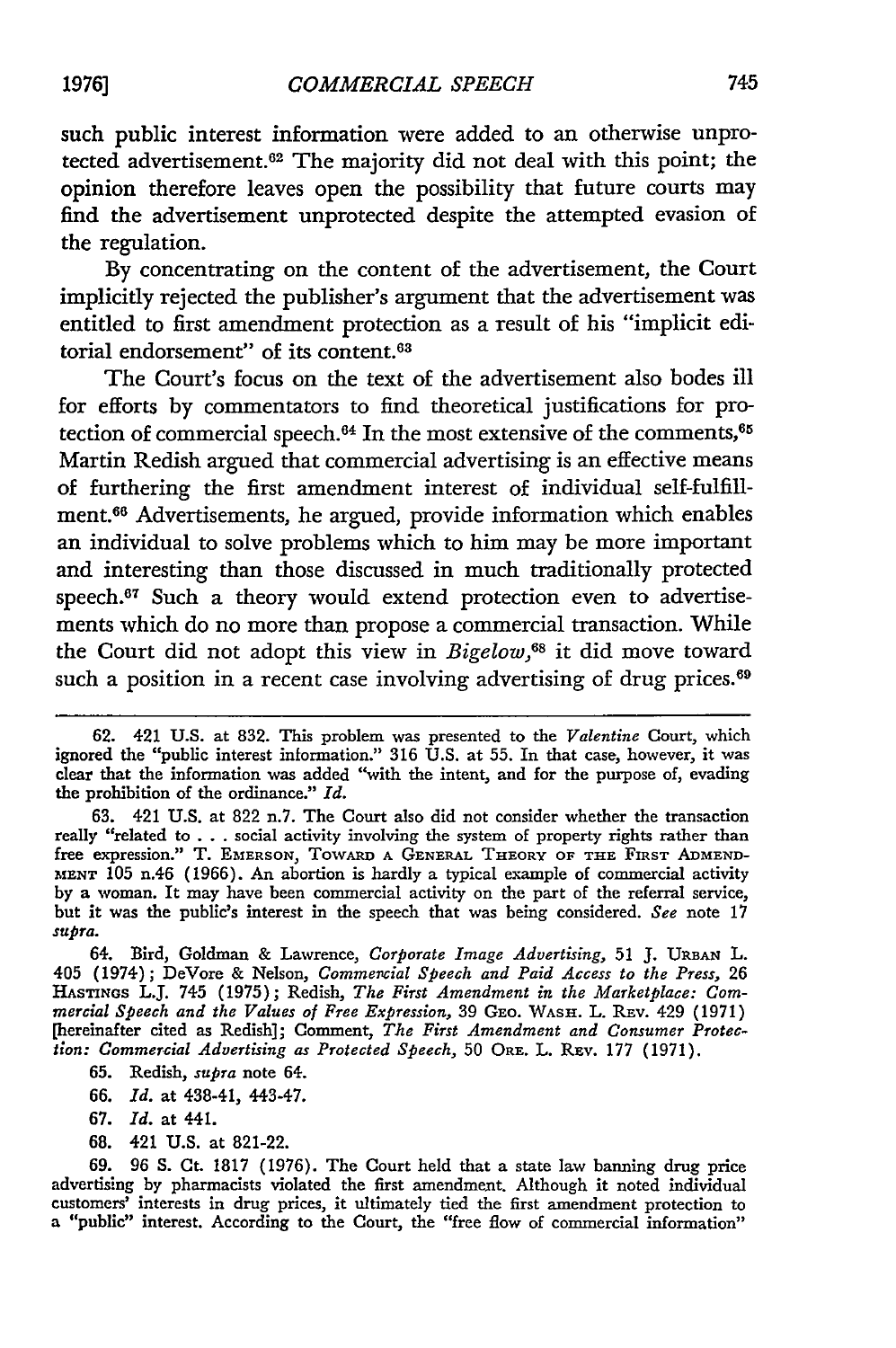Given the Court's concentration on the text in *Bigelow,* and its efforts to compare the advertisement to traditionally protected speech and to distinguish it from the typical commercial advertisement, the case could be characterized as one not based upon the "commercial speech" doctrine at all. Instead, it may simply be the converse of *Valentine. 0 Valentine,* simply put, held that the presence of some protected speech could not save an otherwise regulable handbill from regulation. *Bigelow* may be said to hold merely that where there is otherwise protected non-commercial speech, its use in a commercial context will not strip it of all protection. The *commercial* speech alone-the offer of services, statement of price, and praise of the product--was not protected **by** *Bigelow.*

The New York Court of Appeals recently adopted this reasoning in upholding the constitutionality of the state's ban on drug price advertising.71 In *Urowsky v. Board of Regents of the State University,72* the court discussed *Bigelow,* despite holding that the appellant, a pharmacist, had no standing to assert his customers' first amendment rights.<sup>78</sup> Judge Gabrielli, writing for five members of the court, construed Bige*low* as not affording first amendment protection to purely commercial speech.<sup>74</sup> He also noted *Bigelow's* explicit preservation of cases involving regulation of professions.7 5 An alternative rationale for the court's holding was touched upon briefly in the opinion: since price information is required to be made available at pharmacies, $76$  only the manner of speech, not the content, is regulated.77 Even without *Bigelow,* this would allow a balancing of interests.78 The court's upholding of such a severe restriction on manner of speech emphasizes that it found no

- **70. 316 U.S. 52** (1942).
- **71.** 8 N.Y.C.R.R. §§ **63.3(c),** (m) (1971).
- 72. 38 N.Y.2d 364, 342 N.E.2d 583, 379 N.Y.S.2d 815 (1975). This case was overruled by Virginia State Bd. of Pharm. v. Virginia Citizens Consumer Council, Inc., **96 S.** Ct. **1817 (1976).** *See* note **69** *supra* and accompanying text.
	- **73. 38 N.Y.2d** at **369,** 342 **N.E.2d** at **586, 379 N.Y.S.2d** at **819.**
	- 74. *Id.* at **370,** 342 **N.E.2d** at 587, **379 N.Y.S.2d** at **820.**
	- **75.** *Id.* at **370,** 342 **N.E.2d** at **586-87, 379 N.Y.S.2d** at **820.**
	- **76.** 8 N.Y.C.R.R. § 63.3(m) **(1971).**

77. 38 **N.Y.2d** at 371, 342 N.E.2d at 587, 379 N.Y.S.2d at 821. This characterization of the regulation is not quite accurate, since the regulation was directed at advertising with a particular content. *See, e.g.,* Ely, *Flag Desecration: A Case Study in the Roles of Categorization and Balancing in First Amendment Analysis,* 88 HARV. L. REv. 1482, 1497 (1975) [hereinafter cited as Ely].

78. *See* notes 82-84 *infra* and accompanying text.

is "indispensable to the proper allocation of resources in a free enterprise system [and] to the formation of intelligent opinions as to how that system ought to be regulated or altered." *Id.* at **1827.**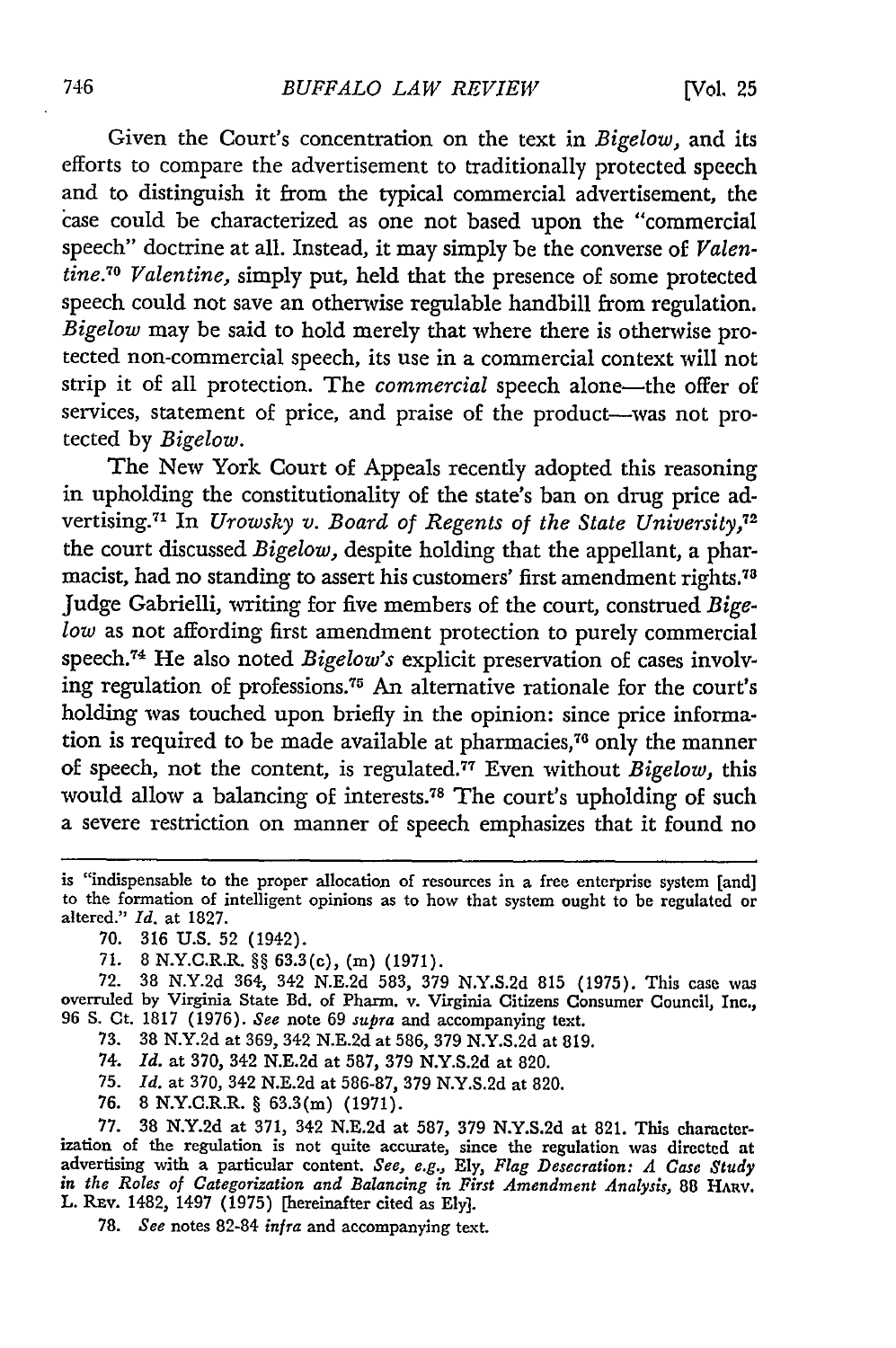weighty first amendment interest in drug price information. The court criticized the dissent for failing to make the distinction between speech regarding the availability of drugs and that regarding only the price of drugs.79 It did not address the question of whether a drug which a con: sumer cannot afford is really "available" to the consumer. While most of the opinion is dictum, *Urowsky* clearly means that *Bigelow* will not be used in New York to narrow the category of unprotected speech.

In dissent, Judge Fuchsberg argued that the majority was following *Valentine, and that "Bigelow plainly disavowed <i>Valentine.*"<sup>80</sup> He urged a test of "real necessity" rather than "rational basis" for regulation of commercial speech.<sup>81</sup>

Even if the New York court had found drug price advertising within the ambit of *Bigelow,* the "balancing" test adopted by the *Bigelow* Court might not have required a much higher standard of review.

## *B. The Degree of Protection Afforded Commercial Speech*

Free speech cases may be divided roughly into two classes: those involving restrictions of content and those involving restrictions of time, place or manner of speech. The Court generally has voided regulations of expression aimed at content, unless the content is within a category that has been held unprotected.<sup>82</sup> (It can also be argued that in such cases the Court has balanced the interests in the speech against the interests in the regulation.) **83** Regulations involving the

*As Bigelow* shows, however, iategorization cannot explain all of the Court's decisions in similar recent cases. See also the "debate" between Laurent Frantz and Prof. Wallace

<sup>79. 38</sup> N.Y.2d at 371, 342 N.E.2d at 587, 379 N.Y.S.2d at 821.

<sup>80.</sup> *Id.* at 374, 342 N.E.2d at 590, 379 N.Y.S.2d at 824.

<sup>81.</sup> *Id.* at 374, 342 N.E.2d at 589, 379 N.Y.S.2d at 824.

<sup>82.</sup> *See* Cohen v. California, 403 U.S. 15, 18-22 (1971); Konigsberg v. State Bar, 366 U.S. 36, 49-51 (1961); Chaplinsky v. New Hampshire, 315 U.S. 568, 571-72 (1942) ; Ely, *supra* note 77, at 1491-93. *See also* notes 39-42 *supra.*

*<sup>83.</sup> See, e.g.,* Healey v. James, 408 U.S. 169, 171 (1972). For an interesting contrast in views, *compare* Gunther, *In Search of Judicial Quality on a Changing Court: The Case of Justice Powell,* 24 **STAN.** L. Rav. 1001, 1006-08 (1972), *with* Ely, *supra* note 77, at 1492-93, 1497 n.59. Both cite Cohen v. California, 403 U.S. 15 (1971). Ely contends it is an example of the categorization technique; Gunther Express to provide the more statisticity explana-<br>says it is an example of balancing. Ely seems to provide the more satisfactory explana-<br>tion of what the Court has been doing. Gunther, for example, cites *Healey* as an ex "strik[ing] the required balance." 408 U.S. at 171. But the only valid state interest found was freedom from disruptive conduct-an interest not related to the content of expression. 408 U.S. at 191. The case, then, is consistent with the "categorization" approach. *See* text accompanying note 82 *supra*.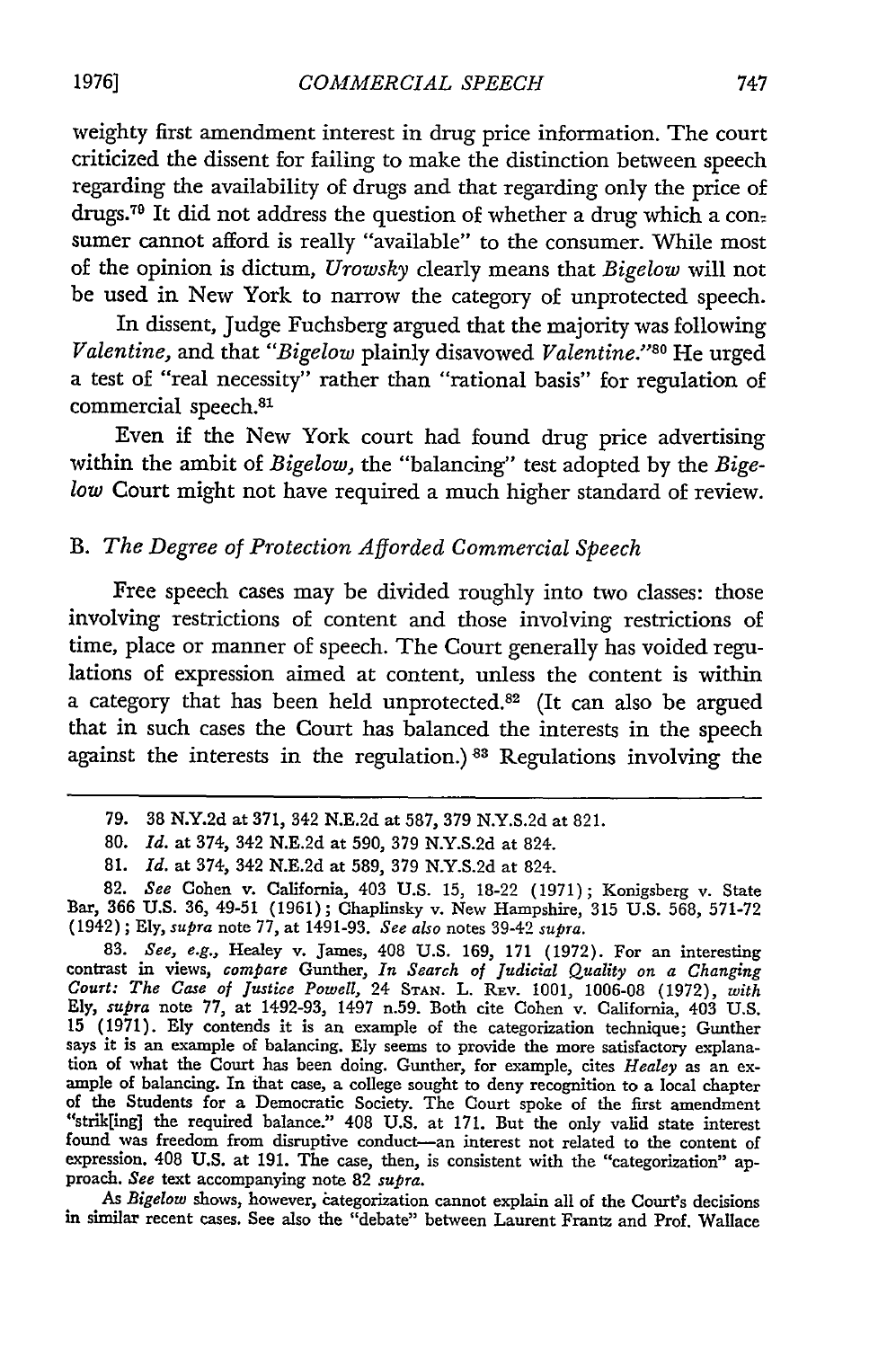manner of expression have been upheld if they further a substantial governmental interest, the interest is unrelated to the suppression of free expression, and the restriction of expression is no greater than necessary.8

The regulation in *Bigelow* was clearly aimed at the content of the speech. The Court first invoked a categorization approach, $85$  and purported to find advertising a protected category.<sup>86</sup> Yet the Court asserted that advertising, "like all public expression, may be subject to reasonable regulation that serves a legitimate public interest,"87 and applied a balancing test more appropriate to incidental restrictions on the manner of speech. Even the dissent indicated that the Court's weighing of the value of speech in a protected category was improper.<sup>88</sup> The Court held that the public's interests in the speech outweighed the state's interest in regulating it.80

The cases cited in support of the Court's test include one involving a restriction on content,<sup>90</sup> an ambiguous case,<sup>91</sup> and several involving restrictions on the manner of speech. 92 The citation, in a

Mendelson in Frantz, *Is the First Amendment Law?-A Reply to Professor Mendelson,* 51 CALIF. L. REv. 729 (1963); Frantz, *The First Amendment in the Balance,* 71 **YALE** L.J. 1424 (1962); Mendelson, *The First Amendment and the Judicial Process: A Reply to Mr. Frantz,* 17 **VAND.** L. **REv.** 479 (1964); Mendelson, *On the Meaning of the First Amendment: Absolutes in the Balance,* 50 **CALIF.** L. **REV.** 821 (1962).

84. United States v. O'Brien, 391 U.S. 367, 377 (1968) (Harlan, J., concurring); Konigsberg v. State Bar, 366 U.S. 36, 49-51 (1961).

85. 421 U.S. at 818-19.

86. *Id.* at 820.

87. *Id.* at 826.

**88.** The dissent argued:

If the Court's decision does indeed turn upon its conclusion that the advertisement here in question was protected by the First and Fourteenth Amendments, the subject of the advertisement ought to make no difference. • . **\* [We** have always refused to distinguish for First Amendment purposes on the basis of content ....

421 U.S. at 831. (Rehnquist, *J.,* dissenting).

**89.** *Id.* at 826-29. Invalidation without "balancing" would seem mandated by the "categorization" approach. *See* Spence v. Washington, 418 U.S. 405, 414 n.8 (1974), *citing* United States v. O'Brien, **391** U.S. 367, **377** (1968); Ely, *supra* note 77. A reasoning process parallel to that in *Bigelow* can be seen in Virginia State Bd. of Pharm. v. Virginia Citizens Consumer Council, Inc., **96 S.** Ct. 1817 (1976). The Court found commercial speech not "wholly outside the protection of the First Amendment." *Id.* at 1825. It discounted the state's interest in regulation, and held the speech protected. *Id.* at 1828-30.

**90.** Pittsburgh Press v. Pittsburgh Comm'n on Human Relations, 413 U.S. 376 (1973).

91. Lehman v. City of Shaker Heights, 418 **U.S.** 298 (1974).

92. Adderley v. Florida, 385 **U.S.** 39 (1966); Cox v. Louisiana, 379 **U.S.** 536 (1965); Poulos v. New Hampshire, 345 **U.S.** 395 (1953); Kunz v. New York, 340 **U.S.** 290 (1951); Cox v. New Hampshire, 312 U.S. 569 (1941).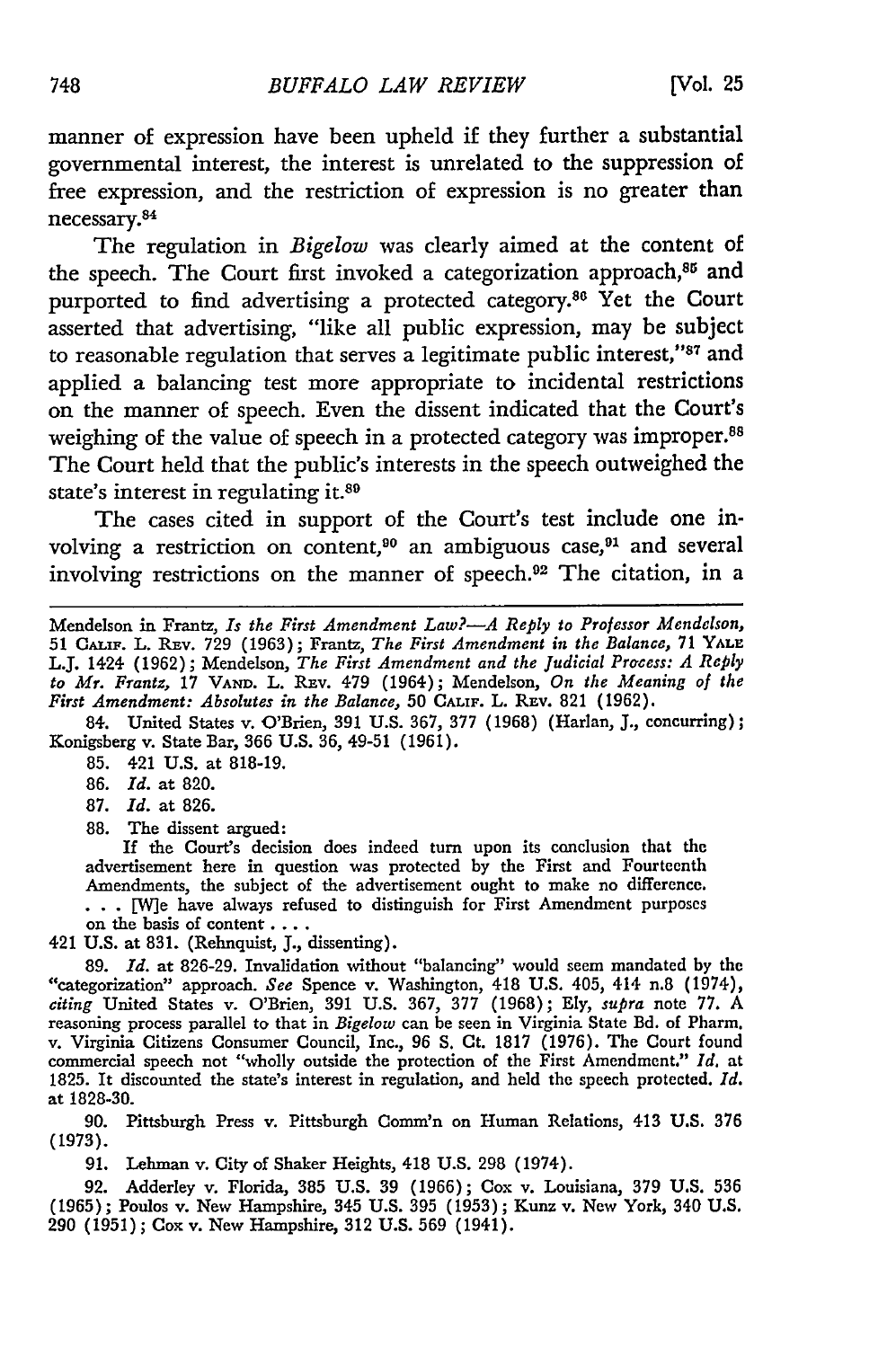case involving content, of cases that concerned restrictions of the manner of speech reinforces the impression that the Court continues to give commercial speech less than full first amendment protection.

It is impossible to ascertain from the facts of the *Bigelow* case, however, what state interests would be weighty enough to justify the regulation of commercial speech. Over a strong dissent,<sup>93</sup> the Court held that Virginia's interest "in shielding its citizens from information about activities outside Virginia's borders"<sup>94</sup> was entitled to "little, if any, weight under the circumstances."<sup>95</sup>

Some indication of the Court's attitude, however, may be gained by examining its preservation, in a footnote, of earlier decisions involving advertising.96 The Court noted:

Wholly apart from the respective rationales that may have been developed by the courts in those cases, their results are not inconsistent with our holding here. In those cases there usually existed a clear relationship 'between the advertising in question and an activity that the government was legitimately regulating. $97$ 

Two of the cases, *United States v. Bob Lawrence Realty*<sup>98</sup> and *United States v. Hunter,99* involved direct prohibitions of speech concerning race in connection with a real estate transaction.100 If commercial speech were receiving full first amendment protection, either the restrictions would have to be stricken outright, or there would have to be an analysis of the state interests and possible alternatives less detrimental to free speech.<sup>101</sup> Both cases relied on *Valentine*,<sup>102</sup> and the court in *Bob Lawrence* held that "[t]he only 'speech' proscribed **...** is commercial speech."<sup>103</sup> From the Court's preservation of these cases, one can only conclude that commercial speech is still receiving

100. In *Bob Lawrence,* the statute prohibited blockbusting, that is, representing that blacks are moving into the neighborhood, in order to induce whites to sell. *See* Civil Rights Act of **1968** § 804(e), 42 **U.S.C.** § 3604(e) **(1970).** In *Hunter,* advertising indicating racial preference in the rental of housing was prohibited. *See* Civil Rights Act of **1968** § 804(c), 42 **U.S.C.** § 3604(c) **(1970).** The advertiser in the case fell within the "Mrs. Murphy" exemption. 459 **F.2d** 213 n.10.

101. *See* Ely, *supra* note **77,** at 1197; text accompanying note 82 *supra.*

102. *See* 474 **F.2d** at 122; 459 **F.2d** at 211.

**103.** 474 **F.2d** at 122.

**<sup>93.</sup>** 421 **U.S.** at 834-35.

<sup>94.</sup> *Id.* at **827-28.**

**<sup>95.</sup>** *Id.* at **828.**

**<sup>96.</sup>** *Id.* at **825** n.10.

**<sup>97.</sup>** *Id.*

**<sup>9&</sup>quot;8.** 474 **F.2d 115,** (5th Cir.), *cert. denied,* 414 **U.S.** 826 **(1973).**

**<sup>99.</sup>** 459 **F.2d 205** (4th Cir.), *cert. denied,* 409 **U.S.** 934 **(1972).**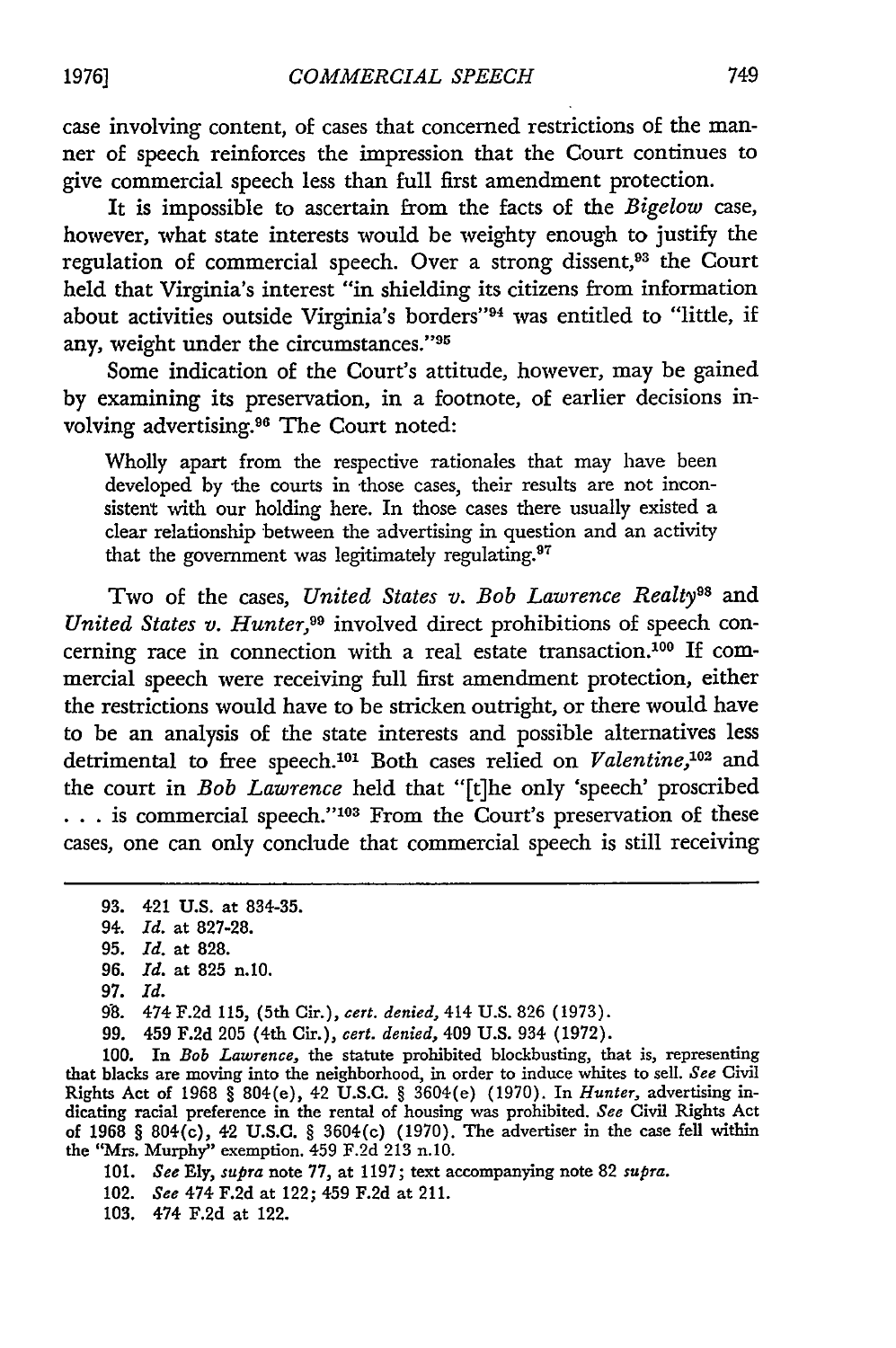far less protection than is usually accorded **by** the first amendment to other types of speech. <sup>104</sup>

In footnote ten, the Court stated that its holding was not in conflict with earlier cases concerning regulation of broadcasting and regulation of business advertising.<sup>105</sup> One case already has held that *Bigelow* does not require a change in the treatment of broadcast regulations.<sup>106</sup> Suits now pending will test the constitutionality of regulations concerning professional advertising.<sup>107</sup>

#### **CONCLUSION**

While *Bigelow* may be viewed as dealing with "commercial speech," its real emphasis is on non-commercial speech in a commercial context. This approach, and the Court's concentration on the text of the advertisement, will necessarily limit its impact. The revival of the "public interest" test, although a potential tool for broadening *Bigelow's* scope, may not have that effect in practice. Two courts already have rejected arguments based on this test.<sup>108</sup> In one case, the California Court of Appeal held that maps showing the location of movie stars' homes were not protected:

[flo gain the protection of the First Amendment over its dissemination, commercial speech must contain (in good faith) at least some information or opinion on sociological, educational, religious

**105.** *Id.* at **825** n.10. On regulation of broadcasting, the Court cited, *inter alia,* Banzhaf v. FCC, 405 **F.2d** 1082 **(D.C.** Cir. **1968),** *cert. denied,* **396 U.S.** 842 **(1969).**

**106.** Public Interest Research Group v. FCC, **522 F.2d 1060** (Ist Cir. **1975). 107.** *See, e.g.,* Consumers Union v. State Bar of Cal., No. **75-2385SC (N.D.** Cal., filed Nov. **13, 1975);** Niles v. Loewe, No. **CV75-322 (D.** Hawaii, **filed** Sept. 24, **1975);** Person v. Association of the Bar of the City of N.Y., No. **75C-987 (E.D.N.Y.,** filed June **23, 1975);** Hirschkop v. Virginia State Bar, Civil No. **75-629A (E.D.** Va., filed Sept. **29, 1975);** Consumers Union of the United States v. **ABA,** No. 75-0105-R **(E.D.** Va., filed Feb. **27, 1975);** Cairo v. State Bar of Wis., No. **75-C-606** (E.D. Wis., **filed** Oct. 21, **1975).**

**108.** Wortham v. Dun & Bradstreet, **399** F. Supp. **633, 638** n.2 (W.D. Tex. **1975)** (libel suit based on credit report; report was for a "strictly limited subscription audience"); Welton v. City of Los Angeles, — Cal. App. 2d — , 124 Cal. Rptr. 480 (2d Dist.), *accepted for hearing*, — Cal. 3d — , No. 75-188, 75-189 (1975).

<sup>104.</sup> The dissent read footnote 10 to imply that the Court "does not intend the results which might otherwise come from a literal reading of its opinion." 421 U.S. at 836.

It would be hard to conclude that the advertisement in *Hunter* and the statements in *Bob Lawrence* were not the kind of commercial speech which should **be** protected under the Court's rationale in *Bigelow.* Both were information of public interest and pertained to constitutional interests. The advertisement in *Hunter* was also an implicit endorsement of a position on a controversial issue.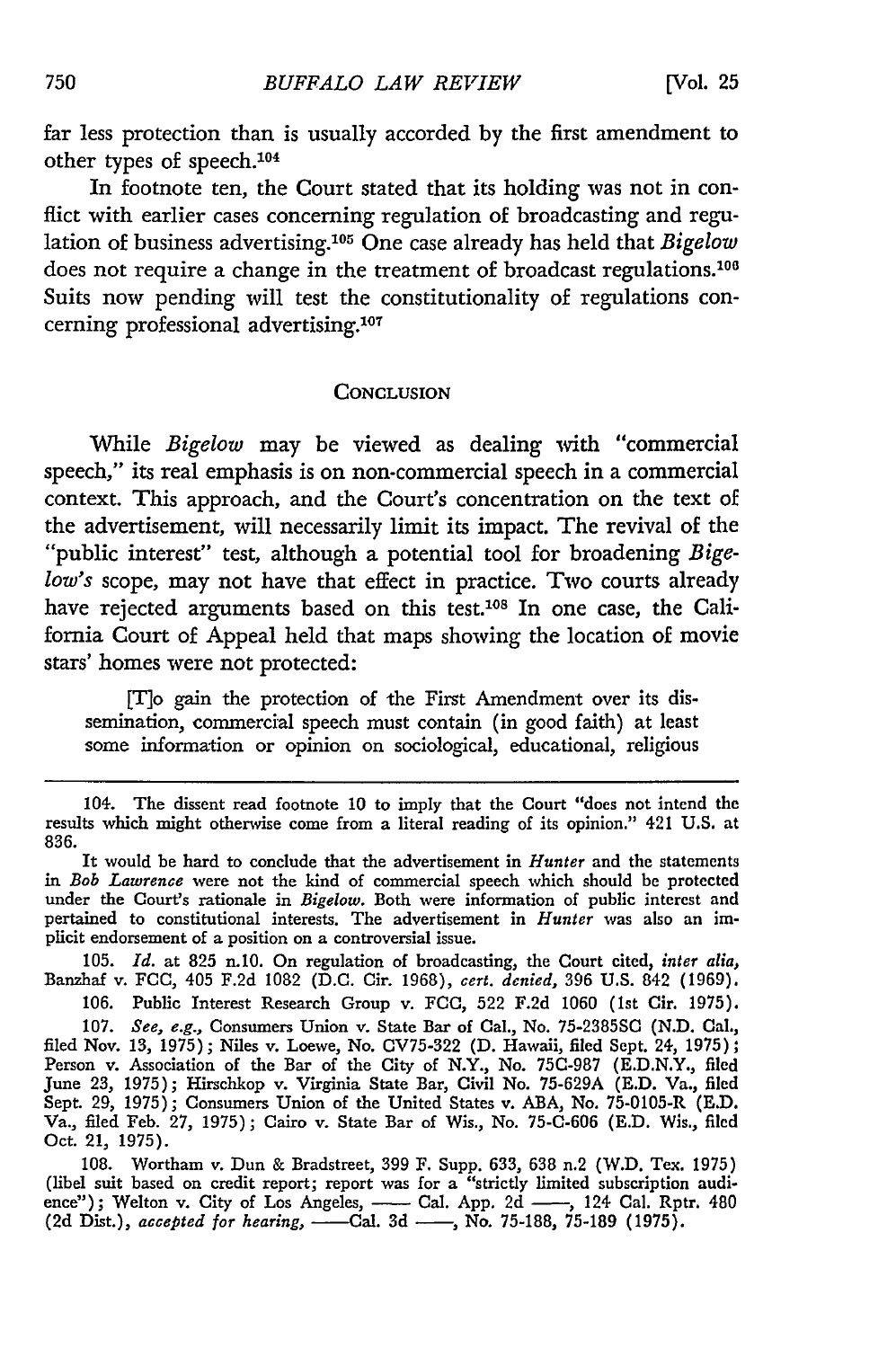or political matters-generally the kind of discourse upon public questions the founding fathers sought to protect as fundamental to the effective functioning of the participatory democracy. (See *Bige* $low...$ <sup>109</sup>

If other lower courts adopt this reading of *Bigelow,* it will have only minimal impact on advertising.110

*Bigelow's* "reasonable regulation" standard may actually result in less protection for some commercial advertising. As noted above, some courts had already adopted a higher standard of protection for commercial speech than is now required by *Bigelow*.<sup>111</sup> The standard could also encourage arguments proposing the regulation of speech now protected by the first amendment. If traditionally protected speech could be shown to have a commercial aspect, the standard for first amendment protection might be lowered to the "reasonable regulation" standard.

Consideration of further cases by the Court is necessary before the impact of *Bigelow's* "balancing" test can be determined. It is not clear at present whether this test represents a new means of first amendment analysis or whether the case will become merely a sport in free speech doctrine.

DAVID SHERIDAN

 $\ddot{\phantom{0}}$ 

111. *See* note 37 *supra.*

<sup>109.</sup> Welton v. City of Los Angeles, <u>**--- Cal. App. 2d <b>---**, **---**, 124 Cal.</u><br>Rptr. 480, 483 (2d Dist.), *accepted for hearing*, **---** Cal. 3d ---, No. 75-189 (1975).</u>

<sup>110.</sup> *Bigelow's* importance also is diminished by the fact that some restrictions on commercial advertising are coming under attack on grounds other than the first amendment. For example, the American Bar Association has voted to allow some advertising for lawyers. *A.B.A. Clears Way for Lawyers' Ads,* N.Y. Times, Feb. **18,** 1976, at 13, col. 1. The Supreme Court's latest pronouncement on commercial speech is small comfort to those seeking a first amendment basis for advertising of professional services. The majority in *Virginia State Bd. of Pharm. v. Virginia Citizens Consumer Council, Inc.,* reserved the question. 96 S. Ct. 1817, 1831 n.25 (1976). Chief Justice Burger, concurring, suggested that advertising of prices for professional services may be "inherently misleading." *Id.* at 1832.